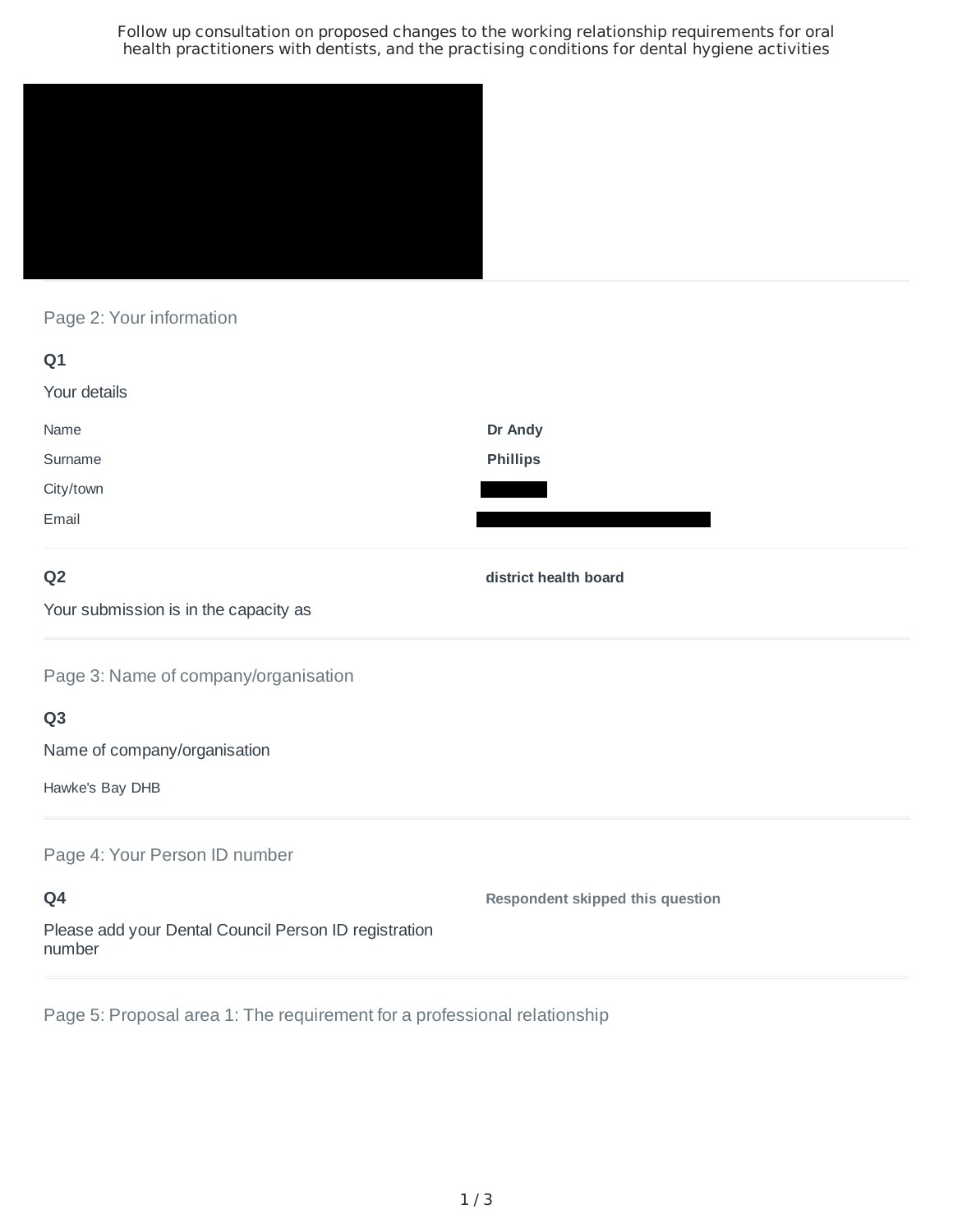Follow up consultation on proposed changes to the working relationship requirements for oral health practitioners with dentists, and the practising conditions for dental hygiene activities

## **Q5**

**Agree**

Do you agree/disagree with the proposal to remove the mandated requirement for a professional relationship (dental therapy), working relationship (dental hygiene, orthodontic auxiliary practice), and a consultative professional relationship (oral health therapy) from the respective scopes of practice. Please detail why.

## **Q6**

Please provide comments to support your response.

These professionals have appropriate training to be autonomous practitioners

Page 6: Proposal area 1: The requirement for a professional relationship

# **Q7**

**Agree**

Do you agree/disagree to remove references to working/professional/consultative professional relationships from the dental therapy, dental hygiene, orthodontic auxiliary practice, oral health therapy, dental technology and clinical dental technology scopes of practice? (as detailed in Appendices  $A - F$ ). Please detail why.

### **Q8**

Please provide comments to support your response.

These autonomous practitioners are well regulated and appropriately trained so that direct professional relationship with dentists is not required

Page 8: Proposal area 2: Practising conditions for dental hygiene activities

### **Q9**

Do you agree/disagree with the removal of the requirement for direct clinical supervision for administration of local anaesthetic and prescription preventive agents? Please detail why.

### **Q10**

Please provide comments to support your response.

Appropriately trained autonomous practitioners with appropriate regulation can perform these procedures safely

#### **Agree**